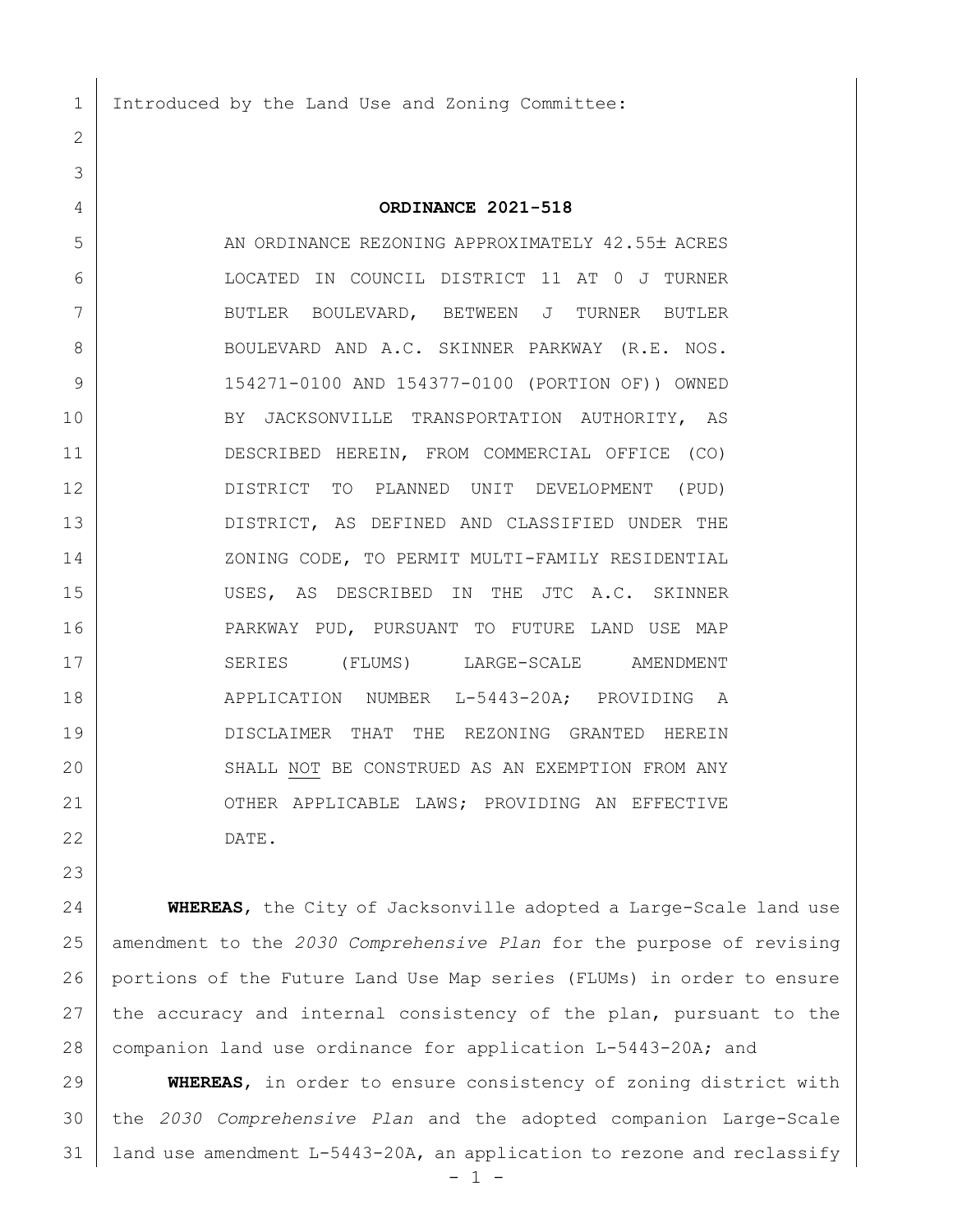from Commercial Office (CO) District to Planned Unit Development (PUD) District was filed by Paul Harden, Esq., on behalf of Jacksonville Transportation Authority, the owner of approximately 4 42.55± acres of certain real property in Council District 11, as more particularly described in Section 1; and

 **WHEREAS**, the Planning and Development Department, in order to ensure consistency of this zoning district with the *2030 Comprehensive Plan*, has considered the rezoning and has rendered an advisory opinion; and

 **WHEREAS**, the Planning Commission has considered the application 11 and has rendered an advisory opinion; and

 **WHEREAS**, the Land Use and Zoning (LUZ) Committee after due notice 13 held a public hearing and made its recommendation to the Council; and

 **WHEREAS**, the City Council after due notice held a public hearing, taking into consideration the above recommendations as well as all 16 oral and written comments received during the public hearings, the Council finds that such rezoning is consistent with the *2030 Comprehensive Plan* adopted under the comprehensive planning ordinance for future development of the City of Jacksonville; and

 **WHEREAS**, the Council finds that the proposed PUD does not affect adversely the orderly development of the City as embodied in the *Zoning Code*; will not affect adversely the health and safety of residents in the area; will not be detrimental to the natural 24 environment or to the use or development of the adjacent properties in the general neighborhood; and the proposed PUD will accomplish the objectives and meet the standards of Section 656.340 (Planned Unit Development) of the *Zoning Code* of the City of Jacksonville; now, 28 therefore

**BE IT ORDAINED** by the Council of the City of Jacksonville: **Section 1. Subject Property Location and Description.** The approximately 42.55 acres (R.E. Nos. 154271-0100 and 154377-0100

 $- 2 -$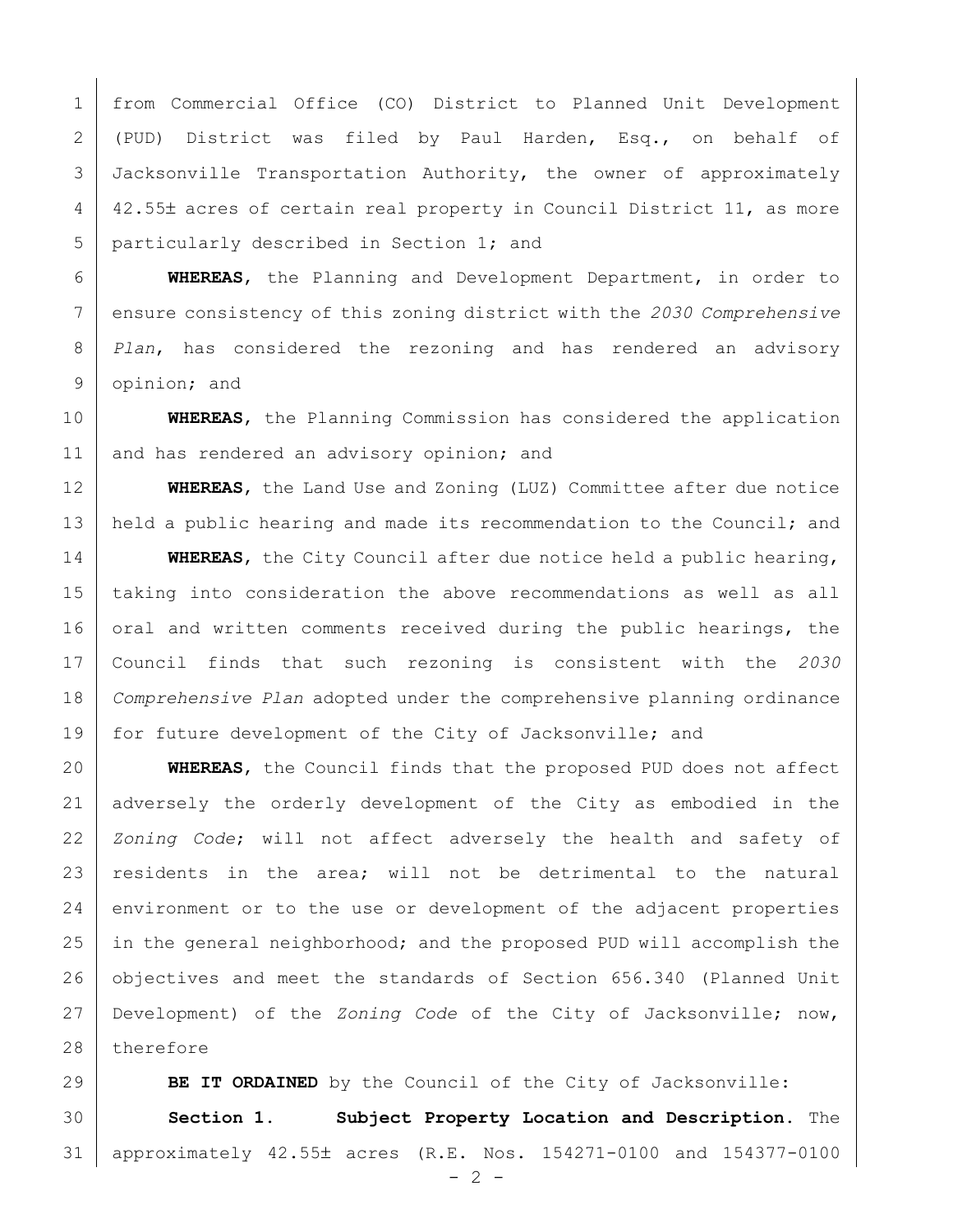(portion of)) are located in Council District 11 at 0 J Turner Butler 2 Boulevard, between J Turner Butler Boulevard and A.C. Skinner Parkway, as more particularly described in **Exhibit 1,** dated April 3, 2020, **attached hereto** and incorporated herein by this reference (the "Subject Property").

 **Section 2. Owner and Applicant Description.** The Subject Property is owned by Jacksonville Transportation Authority. The 8 | applicant is Paul Harden, Esq., 1431 Riverplace Boulevard, Suite 901, Jacksonville, Florida 32207; (904) 904-396-5731.

 **Section 3. Property Rezoned.** The Subject Property, pursuant to adopted companion Large-Scale land use amendment application L-5443-20A, is hereby rezoned and reclassified from Commercial Office (CO) District to Planned Unit Development (PUD) 14 District. This new PUD district shall generally permit multi-family residential uses, and is described, shown and subject to the following documents, **attached hereto**:

**Exhibit 1** – Legal Description dated April 3, 2020.

**Exhibit 2** – Subject Property Map (prepared by P&DD).

**Exhibit 3** – Written Description dated July 21, 2021.

**Exhibit 4** – Site Plan dated March 8, 2021.

 **Section 4. Contingency.** This rezoning shall not become effective until 31 days after adoption of the companion Large-Scale Amendment unless challenged by the state land planning agency; and further provided that if the companion Large-Scale Amendment is 25 challenged by the state land planning agency, this rezoning shall not become effective until the state land planning agency or the Administration Commission issues a final order determining the companion Large-Scale Amendment is in compliance with Chapter 163, *Florida Statutes.*

 **Section 5. Disclaimer.** The rezoning granted herein shall **not** be construed as an exemption from any other applicable local,

 $- 3 -$